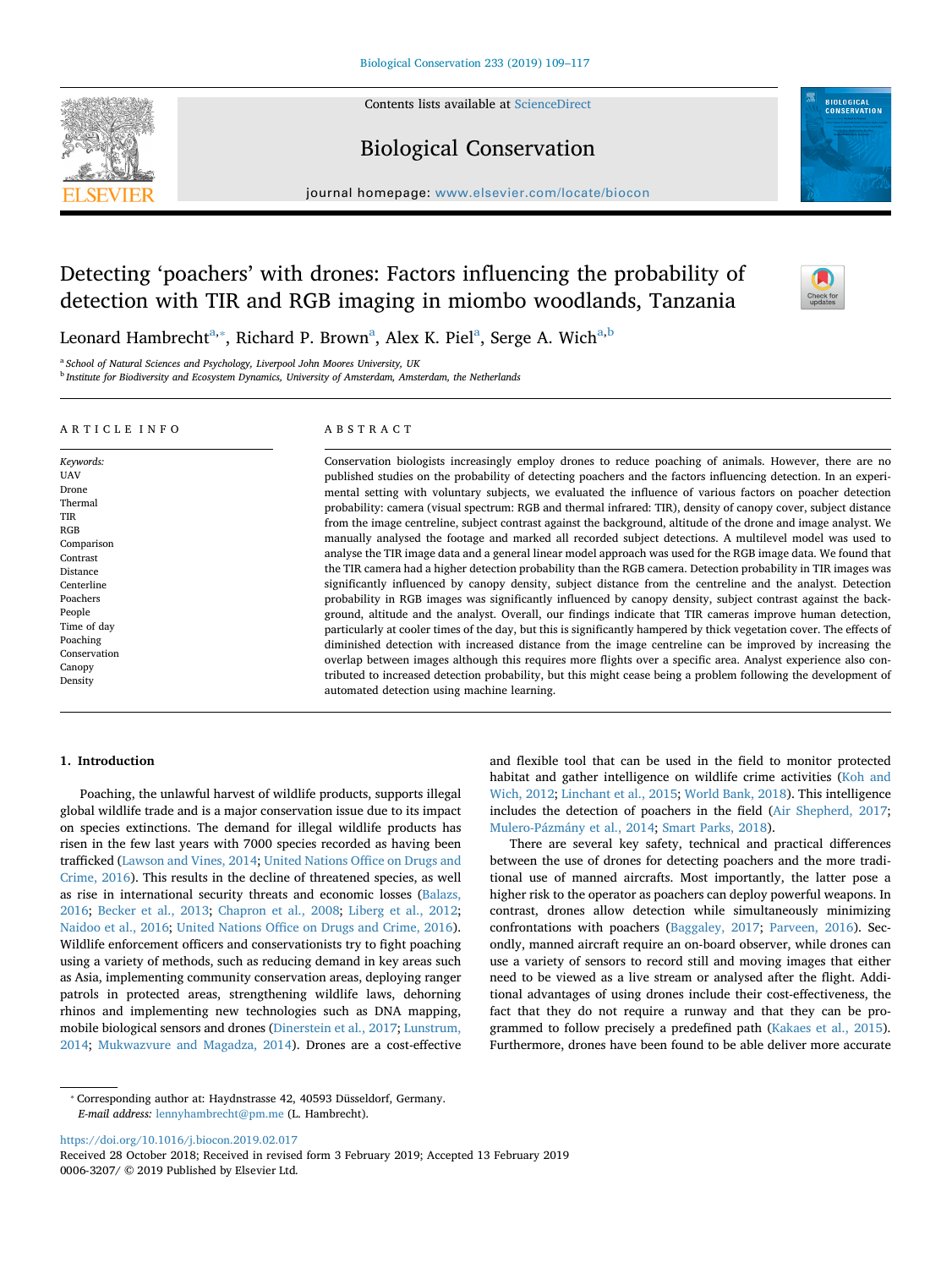animal count data than traditional ground-based surveys ([Hodgson](#page-7-12) [et al., 2018](#page-7-12)).

Although their deployments in anti-poaching efforts are promising, there are no studies that have explicitly investigated the factors that determine detection probability in this specific context. However, it is important to do so for several reasons, including the optimization of flight patterns to improve detection and identify the environmental conditions under which poachers are likely to be missed during drone missions. Fixed wing drones are the preferred tool for anti-poaching operations because of their long flight duration and extended range ([Mulero-Pázmány et al., 2014;](#page-8-4) [Olivares-Mendez et al., 2015](#page-8-7)).

There are various factors that affect the probability of detecting animals – and potentially humans – including body size, position of the sun, distance from the transect, group density, target contrast, terrain ruggedness, animal activity, vegetation type and camera type ([Caughley et al., 1976](#page-7-13); [Chrétien et al., 2015](#page-7-14); [Chrétien et al., 2016](#page-7-15); [Patterson et al., 2015](#page-8-8); [Ransom, 2012;](#page-8-9) [Schlossberg et al., 2016](#page-8-10); [Zabransky et al., 2016\)](#page-8-11). Two types of camera are most typically used: those that use the Red Green Blue colour model (RGB) and thermal infrared (TIR) devices. RGB cameras acquire images in the light spectrum visible to humans and can be found on most consumer drones. They are often more affordable and may have a higher resolution than TIR cameras [\(Wich and Koh, 2018](#page-8-12)). TIR cameras capture infrared radiation which is emitted as heat from different sources of energy as well as endothermic organisms ([Vollmer and Möllmann, 2010](#page-8-13)). This makes them useful for detecting poachers who generally operate at night to reduce the risk of detection [\(Mulero-Pázmány et al., 2014](#page-8-4)). TIR cameras have been used for decades to remotely sense wildlife and, with drones, the focus has been to survey large terrestrial as well as marine mammals ([Chrétien et al., 2016, 2015](#page-7-15); [Christiansen et al., 2014;](#page-7-16) [Seymour et al.,](#page-8-14) [2017;](#page-8-14) [Wride and Baker, 1977\)](#page-8-15). In recent years, algorithms have been developed to improve the detection of animals in TIR camera footage and made automatic detection possible [\(Burke et al., 2018a, 2018b](#page-7-17); [Christiansen et al., 2014](#page-7-16); [Longmore et al., 2017;](#page-7-18) [Seymour et al., 2017](#page-8-14)). There are no studies that have examined the detection probabilities of poachers by RGB and TIR imaging cameras.

In this study we investigate the factors that determine the detection probability of people (subjects) in a miombo woodland in Tanzania. We conducted an experiment in which a drone with RGB and TIR imaging cameras was flown over a group of test subjects to determine which of the following variables influenced detection probability: camera type (RGB or TIR), canopy cover, subjects distance from image centreline, contrast between subject and background and the altitude of the drone. Contrasts between subjects and the background were controlled through use of differently coloured t-shirts. We hypothesized that the probability of detection is negatively affected by a dense canopy cover, a larger distance from the image centreline and higher altitude for both RGB and TIR cameras. In addition, we hypothesized that a larger contrast between the subject and background increases the probability of detection for RGB cameras and that detection will be better with the TIR camera during low light conditions.

# **2. Methods**

# *2.1. Study area*

The study was conducted at the Issa study site (−5.50, 30.56) in the western part of Tanzania. This location lies at 1500 meters (m) above sea level and the dominant vegetation type is miombo woodland (dominated by the genera: *Brachystegia* and *Julbernardia*) [\(Piel et al.,](#page-8-16) [2015\)](#page-8-16). A list with the 10 most common genera with Diameter at Breast Height (DBH) larger than 10 cm can be found in [Appendix A.](#page-5-0) The data were collected in March 2017, which coincides with the end of the rainy season, when the vegetation is green and dense across the region.

#### *2.2. Drone and cameras*

We used a multicopter consisting of a DJI F550 frame with a Pixhawk flight controller. The drone carried two cameras: 1) a 16 MP RGB Survey 2 camera ([Mapir, 2016a](#page-7-19)) with a field of view (FOV) of 82° which was triggered by the flight controller to take an image at 10 m intervals, 2) a ThermalCapture v1.0 TIR camera with a TAU 640 core with a FOV of 45° [\(TeAx Technology, 2018](#page-8-17)). The RGB camera was set at ISO 100 and a shutter speed of 1/250. The TIR camera continuously recorded video with automatic settings. All flights were conducted by one of the authors (SW).

### *2.3. Flight path*

Drone flight paths ([Appendix B](#page-6-0)) were created using Mission Planner software [\(ArduPilot Dev Team, 2017\)](#page-7-20) and uploaded to the Pixhawk flight controller. Take-offs and landings were conducted in loiter mode whereas auto mode was used for the flight pattern. The flight pattern consists of three parallel rows with a length of 70 m each and a connection section of 30 m in length between each row. The descent (dotted line) leads the drone back to its take-off location [\(Appendix B](#page-6-0), Black Square). The flight pattern was performed twice at two different altitudes (70 m and 100 m), providing six rows per flight. The upper altitude of 100 m was chosen as it was close to the usual operation altitude of fixed wing drones while still staying within the legal boundaries of 122 m (400 ft.) [\(Tanzania Civil Aviation Authority,](#page-8-18) [2017\)](#page-8-18). The lower altitude of 70 m was chosen as the lowest recommended altitude for safe operation of fixed wing drones and the 70–100 m range was considered suitable for this type of drone. The average flight duration during the data collection was approximately 6 min at a ground speed of 4–5 m/s. We set up two flight areas at different locations to increase the variation in the canopy density and distance from midline data (see [Sections 2.6 & 2.8](#page-2-0)). Both areas had the same flight pattern as can be seen in [Appendix B](#page-6-0). A total of seven flights were conducted: four in flight area 1 and three in flight area 2. A dawn flight (7:30 am) was conducted in each area, followed by a second flight at dusk on the same day (7:00 pm). These times were chosen to improve the image quality of the TIR images, as lower environmental temperatures create a greater contrast between a person and their surroundings. However, low light levels during several of these flights meant that the RGB camera was unable to produce sufficiently exposed images.

# *2.4. Location*

We selected 24 locations within each flight area and then randomly assigned each test subject to one of them. The locations were chosen for visual criteria on-site to create an equal spatial distribution of locations in the area and with equal frequencies of dense and less dense canopy covers. GPS coordinates of the locations were recorded with the MobileMapper 20 (MM20) model by Spectra Precision. The MM20 has an accuracy of  $< 2m$  in real-time [\(Trimb et al., 2013](#page-8-19)).

# *2.5. Test subjects and t-shirt colours*

A group of 10–20 voluntary subjects (varying per flight due to availability) were positioned within the flight area for each of the flights. Each subject wore a standard red, green or blue t-shirt to create a controlled contrast with the background. Each subject wore the same t-shirt and was positioned at the same location for each flight. The test subjects were required to stay at their assigned locations during the flights. A single subject was assigned to each location instead of grouping the subject to increase the statistical power.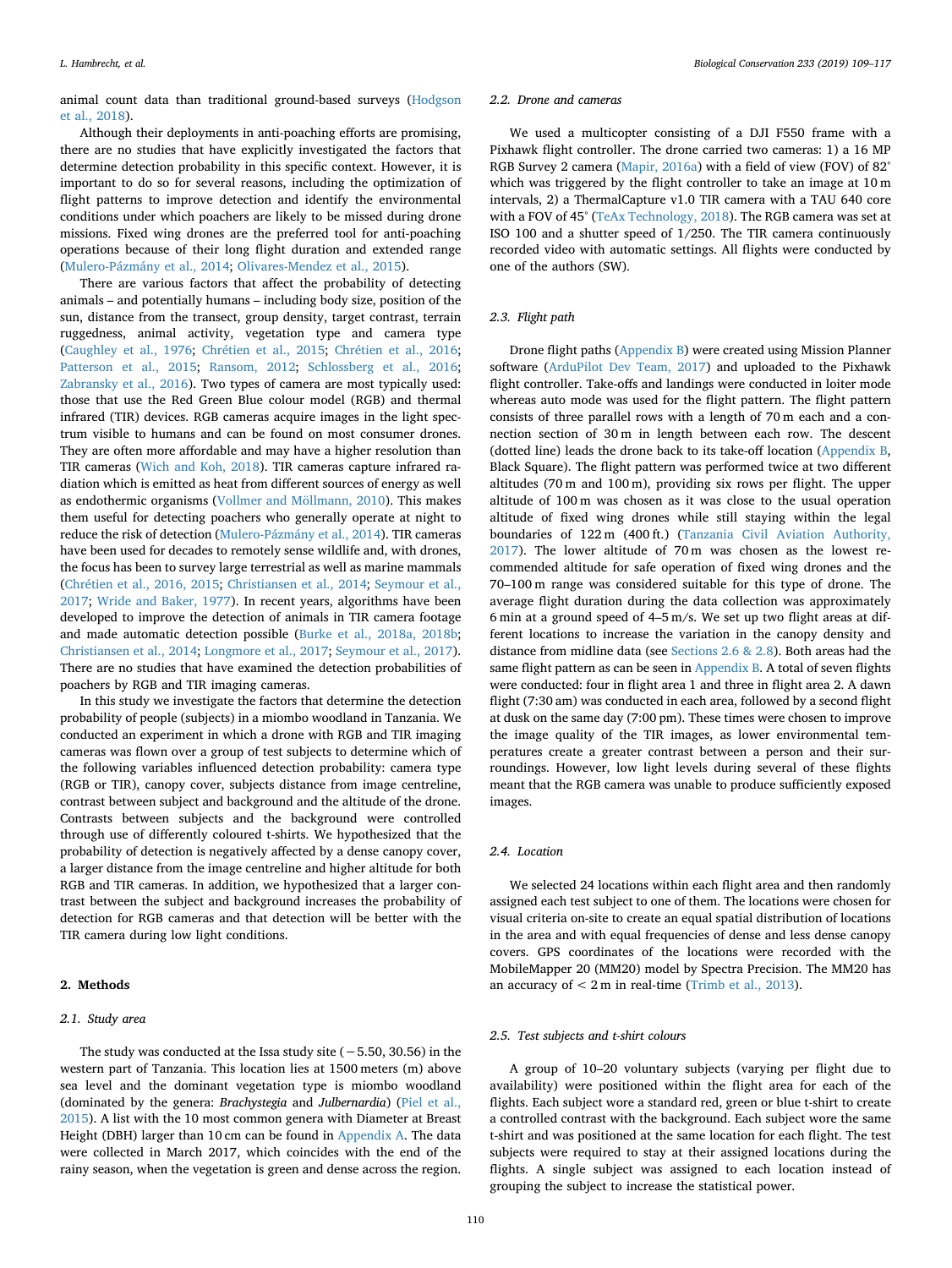## <span id="page-2-0"></span>*2.6. Canopy cover*

After the selection of the locations, the canopy densities of the locations were measured by photographing the canopy and calculating the canopy density in the software CanopyDigi ([Goodenough and](#page-7-21) [Goodenough, 2016](#page-7-21)). CanopyDigi gives a calculated value between 0 (open sky) and 1 (completely covered) for each image. Photos were taken with a 24-mm fixed focal length lens mounted on an APS-C camera body with a 1.6 crop sensor resulting in a FOV of 59°. The camera was set up on a tripod at a height of 1.5 m and aligned horizontally using a level. [Goodenough and Goodenough \(2012\)](#page-7-22) recommend a cloudy sky for best results when photographing the canopy cover. However, this was not always possible and most images were taken with a clear sky and the sun in the frame. This resulted in brighter images which were compensated by adjusting the auto exposure of the camera by −1 stop. This adjustment darkened the images to compensate for the bright sky. The camera was manually focused on the closest branch to ensure sharp images and an aperture of f/16 was used for a sufficient depth of field. ReaConverter Light ([ReaSoft Development,](#page-8-20) [2017\)](#page-8-20) was used to convert the images into the file format required by CanopyDigi ([Goodenough and Goodenough, 2012\)](#page-7-22). The threshold values in CanopyDigi were adjusted to deal with images in which the sun was visible in the frame. The thresholds used a range from 45 to 125. The average canopy density was 55%.

#### *2.7. Image processing and analyses*

Footage from the two cameras was checked for quality. Any footage taken during take-off, landing or from the connection and transition piece was discarded. We reviewed the footage from the TIR camera in the proprietary ThermoViewer 2.1.2 software [\(TeAx Technology,](#page-8-21) [2017\)](#page-8-21). The Non Uniformity Correction (NUC) option was turned on in ThermoViewer, as recommended by the manufacturers. Video footage was converted into 3 to 4 JPG images per row. We converted the RGB camera footage from raw into JPG images using the MAPIR plugin ([Mapir, 2016b](#page-7-23)) for the Fiji software [\(Schindelin et al., 2012\)](#page-8-22). RGB images were then downscaled to the same resolution as the TIR images (701  $\times$  512) with the Exiftool software [\(Harvey, 2017\)](#page-7-24). This allows for a universal comparison of the two image types, independent of resolution quality.

The images were analysed separately by three independent analysts, none of whom had previous experience in detecting human subjects in aerial images and who all received the exact same images. Images were provided to the analysts in a random order. In avoiding the sequential showing of all images from one row, analysts could not apply their knowledge of locations from previous images to detect the subjects. The plugin in Cell Count ([De Vos, 2010](#page-7-25)) for the ImageJ 1.8.0 software ([Rueden et al., 2017](#page-8-23)) was used to annotate detected subjects in the images.

The images are not georeferenced and the subjects are identified by their relative location to each other and to landmarks, and the colour of their t-shirts [\(Appendix C](#page-6-1)). The results of images from the same row were summarized, thereby simulating a tracking motion in moving images. The multiple angles simulate a tracking motion of a subject in the frame. The tracking enhances the probability of detection because of the multiple camera angles [\(Gonzalez et al., 2016\)](#page-7-26).

# *2.8. Calculating the distance to the centreline of the image*

We calculated the distance from each subject to the centreline using QGIS 2.18 ([Quantum GIS Development Team, 2017](#page-8-24)). The calculation of the distances used the GPX track as centreline and the shortest distance to each location was calculated with the distance matrix tool.

# <span id="page-2-1"></span>**Table 1**

| Overview of the tested variables with description. |  |  |
|----------------------------------------------------|--|--|
|----------------------------------------------------|--|--|

| No                    | Variable type      |        | Variable               | Definition                                       |  |  |
|-----------------------|--------------------|--------|------------------------|--------------------------------------------------|--|--|
|                       | Response variable  |        |                        |                                                  |  |  |
| 0                     | Binary             |        | Detected               | Detected = 1; undetected = $0$                   |  |  |
|                       | Predictor variable |        |                        |                                                  |  |  |
| 1                     | Continuous         | Fixed  | Canopy<br>density      | Canopy density between 0 and 1                   |  |  |
| 2                     | Continuous         | Fixed  | <b>Distance</b>        | Distance from centreline (m)                     |  |  |
| 3                     | Binary             | Fixed  | <i><b>Altitude</b></i> | $70 \text{ m} = 0$ ; $100 \text{ m} = 1$         |  |  |
| 4                     | Nominal            | Fixed  | Colour                 | White/TIR = 0; red = 1; blue = 2;<br>$green = 3$ |  |  |
| 5                     | Binomial           | Fixed  | Time of day            | Dusk = 0; dawn = $1$                             |  |  |
| 6                     | Nominal            | Fixed  | Analyst                | Analyst 1, 2, 3                                  |  |  |
| Hierarchical variable |                    |        |                        |                                                  |  |  |
| 7                     | Nominal            | Random | Flight<br>number       | Identification number of flight                  |  |  |

### *2.9. Statistical analysis*

All analyses were carried out using the Ime4, glm2 and MuMIn packages in R v3.4.1 [\(Bates et al., 2017;](#page-7-27) [R Core Team, 2017](#page-8-25)). We chose a multilevel model approach to accommodate random effects, repeated measurements and crossed data [\(Field et al., 2012](#page-7-28); [Grueber et al., 2011](#page-7-29); [Qian et al., 2010\)](#page-8-26). Following the approach suggested by [Grueber et al.](#page-7-29) [\(2011\),](#page-7-29) entries with missing data were excluded from the analysis (18 of 2712 entries were excluded). We used a general linear model for the data from the RGB camera as described below. All responses were binary (detection (1)/no-detection (0)) and thus a logit link function was used for all analyses. The variables used in the code for the global data models can be seen in [Table 1.](#page-2-1)

Continuous variables were group-centred. Two separate base data models were created for the TIR images and RGB images. In the TIR base data model, the variable colour was not included since the TIR images only display in black and white. We tested the variable flight area as random intercept but it did not provide an improvement in either models and we excluded the variable in the further analysis. The inclusion of Flight Number as a random intercept significantly improved the TIR data model. However, random effects did not improve the RGB base data model and so a general linear model was used (using the "glm" function in the "glm2" package: [Marschner, 2018\)](#page-8-27). Maximum likelihood was used to perform the model estimation for both data models. Data sub-models were created from the base data models, using the function "dredge" from the "MuMIn" [\(Bartón, 2017](#page-7-30)) packages as described by [Grueber et al. \(2011\).](#page-7-29) This resulted in a total of 64 data sub-models for the RGB images and 32 data sub-models for the TIR images. The Akaike Information Criterion corrected for small sample sizes (AICc) was used to assess the data (sub) models ([Akaike, 1998](#page-7-31); [Grueber et al., 2011\)](#page-7-29). Data models with cut-off values of 2AICc were selected using the "get.model" function from the "MuMIn" packages as shown by [Bartón \(2017\)](#page-7-30) and [Grueber et al. \(2011\).](#page-7-29) The final data models above this cut-off point were averaged using the zero method to compare between them and identify the one with the best fit ([Nakagawa and Freckleton, 2011](#page-8-28)). These data models have been ranked by their AICc values and their Akaike weight (lower AICc indicates a better model fit and a higher Akaike weight shows a more parsimonious fit overall) [\(Patterson et al., 2015\)](#page-8-8). We calculated the confidence intervals (CIs) for the best models and converted the logit scale to odds ratio by exponentiating the estimates and CIs.

The last step was to conduct a Tukey's honestly significant difference (HSD) analysis with the "glht" function from the "multcomp" package [\(Hothorn et al., 2008;](#page-7-32) [Piepho, 2004](#page-8-29)) to analyse the differences between individual colours and their effect on the probability of detection.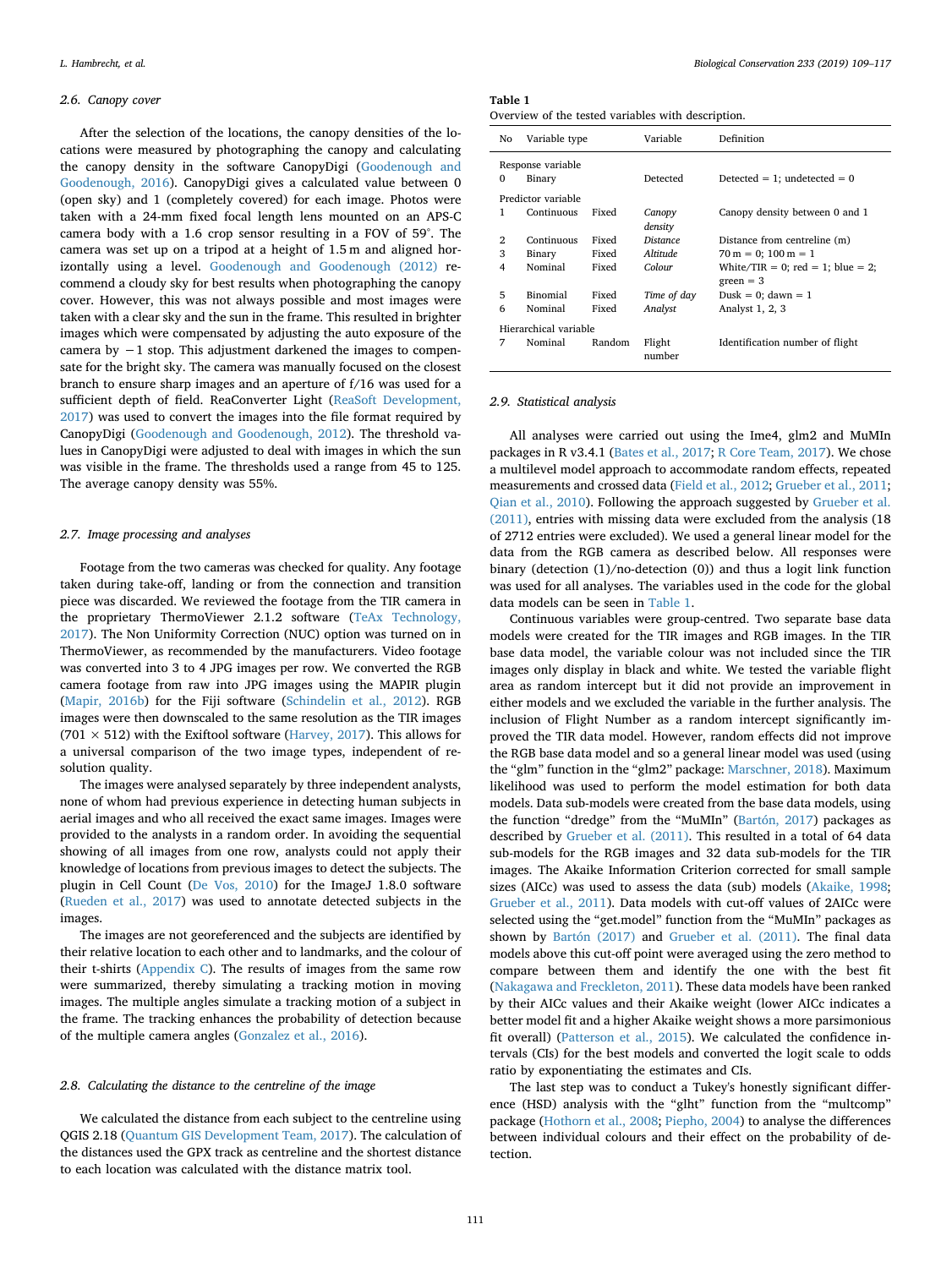#### <span id="page-3-0"></span>**Table 2**

The data model with the best fit for the TIR images include the variables Canopy density  $(p < 0.001)$ , Distance  $(p < 0.001)$  and Analyst  $(p = 0.005)$ .

| Variable        | Estimate | 95% Confident interval | D            |
|-----------------|----------|------------------------|--------------|
| (Intercept)     | 1.086    | 0.562, 2.095           | 0.807        |
| Canopy density  | 0.081    | 0.053, 0.123           | ${}_{0.001}$ |
| <b>Distance</b> | 0.960    | 0.951, 0.969           | ${}< 0.001$  |
| Analyst         | 0.836    | 0.739, 0.946           | 0.005        |

# **3. Results**

To determine which factors influenced detection probability we fitted models to the TIR and RGB data. The analyses are first presented individually and then compared.

# *3.1. TIR data model*

The best TIR data model was selected from three data models based on the criterion described in [Appendix D.1](#page-7-33).

The best data model contained the variables *Canopy density*, *Distance* and *Analyst*. The best fitting data model is described in [Table 2](#page-3-0) in more detail.

The variables *Canopy density* and *Distance* had negative coefficients, which indicates a decrease in the probability of detection with an increase in vegetation density and/or increase in distance from the centreline. The negative coefficient for *Analyst* is irrelevant since analysts were ranked in a random order.

## *3.2. RGB data model*

The best data model for the RGB data included *Canopy density*, *Altitude*, *Colour*, and *Analyst* as can be seen in the model selection [\(Appendix D.2\).](#page-7-34) All of these variables were significant [\(Table 3](#page-3-1)). The variables *Canopy density* and *Altitude* had negative coefficients, which indicates that an increase in the vegetation density and altitude negatively influences the probability of detection. The variable *Colour* also had a significant effect on the probability of detection while the variable *Distance* was not included in the best data model, which indicates it does not affect the probability of detection. As in the TIR model, the negative coefficient for *Analyst* was meaningless.

All variables included in the best fitting RGB data model have a negative coefficient indicating that an increase in *Canopy density* and *Altitude* has a negative effect on the probability of detection. The *Colour* variable was further analysed with a Tukey's HSD post-hoc test to assess which colours were significantly different [\(Fig. 1\)](#page-4-0). The Tukey's HSD analysis showed that the probability of detection of a green subject (a) was significantly lower than the probability of detection of either a blue or red t-shirt (b) ([Fig. 1](#page-4-0)).

#### *3.3. Comparison*

The overall detection probability was higher for TIR (41%) images than for RGB (24%) images ([Fig. 2](#page-4-1), top left). A two sample *t*-test showed a significant ( $p < 0.005$ ) difference in mean detection probabilities

#### <span id="page-3-1"></span>**Table 3**

The best fitting RGB data model includes Canopy density (*p* < 0.001), Altitude  $(p < 0.001)$ , Colour  $(p = 0.012)$  and Analyst  $(p = 0.013)$ .

| Variable       | Estimate | 95% Confident interval | D           |
|----------------|----------|------------------------|-------------|
| (Intercept)    | 1.072    | 0.547, 2.100           | 0.840       |
| Canopy density | 0.011    | 0.009, 0.014           | ${}< 0.001$ |
| Altitude       | 0.399    | 0.314, 0.509           | ${}< 0.001$ |
| Colour         | 0.733    | 0.503, 1.066           | 0.012       |
| Analyst        | 0.749    | 0.318, 1.764           | 0.013       |

between RGB and TIR images.

The best fitting models were compared for TIR and RGB images. Only *Canopy density* (negative coefficient, see [Fig. 2](#page-4-1), top right) and *Analyst* were included in both data models. *Distance* ([Fig. 2,](#page-4-1) bottom left) was only included in the TIR data model, whereas *Altitude* ([Fig. 2](#page-4-1), bottom right) and *Colour* were included in the RGB data model. As previously stated, *Colour* was not included in the TIR base data model.

It is important to note that *Time of Day* was not significant in either data model.

# **4. Discussion**

We aimed to identify factors that have a significant effect on the probability of detection of poachers by drones using two camera types (RGB and TIR). Factors that had a significant effect on the probability of detection by TIR images were canopy density, subject distance from the image centreline and the image analyst, while the RGB camera was significant affected by canopy density, altitude of the drone, the subjects' contrast against the background and the image analyst.

Canopy density had a significant negative influence on detection probability for both cameras. This is in accordance with studies on aerial surveying of animals that have found that vegetation density or habitat type has a significant negative impact on probability of detection [\(Chrétien et al., 2015;](#page-7-14) [Ransom, 2012;](#page-8-9) [Schlossberg et al., 2016](#page-8-10); [Zabransky et al., 2016](#page-8-11)). Our results are also consistent with a study that found that habitat type had a significant impact on detection of caribou ([Patterson et al., 2015](#page-8-8)).

Our study also showed a decrease in detection probability with increasing distance from the image centreline, for TIR images. In contrast, no equivalent effect was found in our RGB analysis or by a previous caribou study [\(Patterson et al., 2015](#page-8-8)). The latter used a 50-mm lens on a full-frame camera attached to the drone resulting in a FOV of 40°. On this system, distortion and other effects towards the edges of the frame are minimal and it could thus be expected that no effect would be observed. Our RGB camera had a wide-angle lens with a FOV of 82° and therefore has a greater distortion than a normal lens [\(Brauer-Burchardt](#page-7-35) [and Voss, 2001\)](#page-7-35). In contrast, the TIR camera we deployed in our study had a narrow FOV of 45°. This runs counter to the suggestion that greater distortion from a wider FOV could explain the significant effect for the TIR but not the RGB camera. We were unable to find any similar reports in literature, however, the impact of the distance from the centreline on the probability of detection is well-known in line-transect surveys ([Ridgway, 2010](#page-8-30)). Other studies have hypothesized that subjects' distance from the centreline further decreases the probability of detection by any increase height of the canopy ([Israel, 2011\)](#page-7-36).

The RGB images revealed that detection was strongly influenced by the subjects' colour against the background. A similar effect was found by [Patterson et al. \(2015\)](#page-8-8) who found that targets with greater contrast against the landscape were more easily detected. Detection is also impeded by greater contrast variation in the image background, as this results in variable contrast of the subject against the background ([Abd-](#page-7-37)[Elrahman et al., 2005](#page-7-37)). [Chrétien et al. \(2015\)](#page-7-14) found animals with cryptic fur have a lower probability of detection because they blend into their environment. Hence, our findings add to previous studies that have shown that aspects of colour, such as contrast, affect the probability detection using RGB images.

Higher flight altitudes also showed lower detection probabilities for RGB images. One way around this might be to use the full resolution original images. [Patterson et al. \(2015\)](#page-8-8) flew at a constant altitude of around 690 m with no significant variation in elevation in the study area; and therefore was not able to test for the effect of altitude on the probability of detection. However, our results do suggest that the TIR imaging camera is superior at higher flight elevations for the same number of pixels. This could be important in cases where drones must be flown low or where drone height above ground will vary considerably over an area being investigated.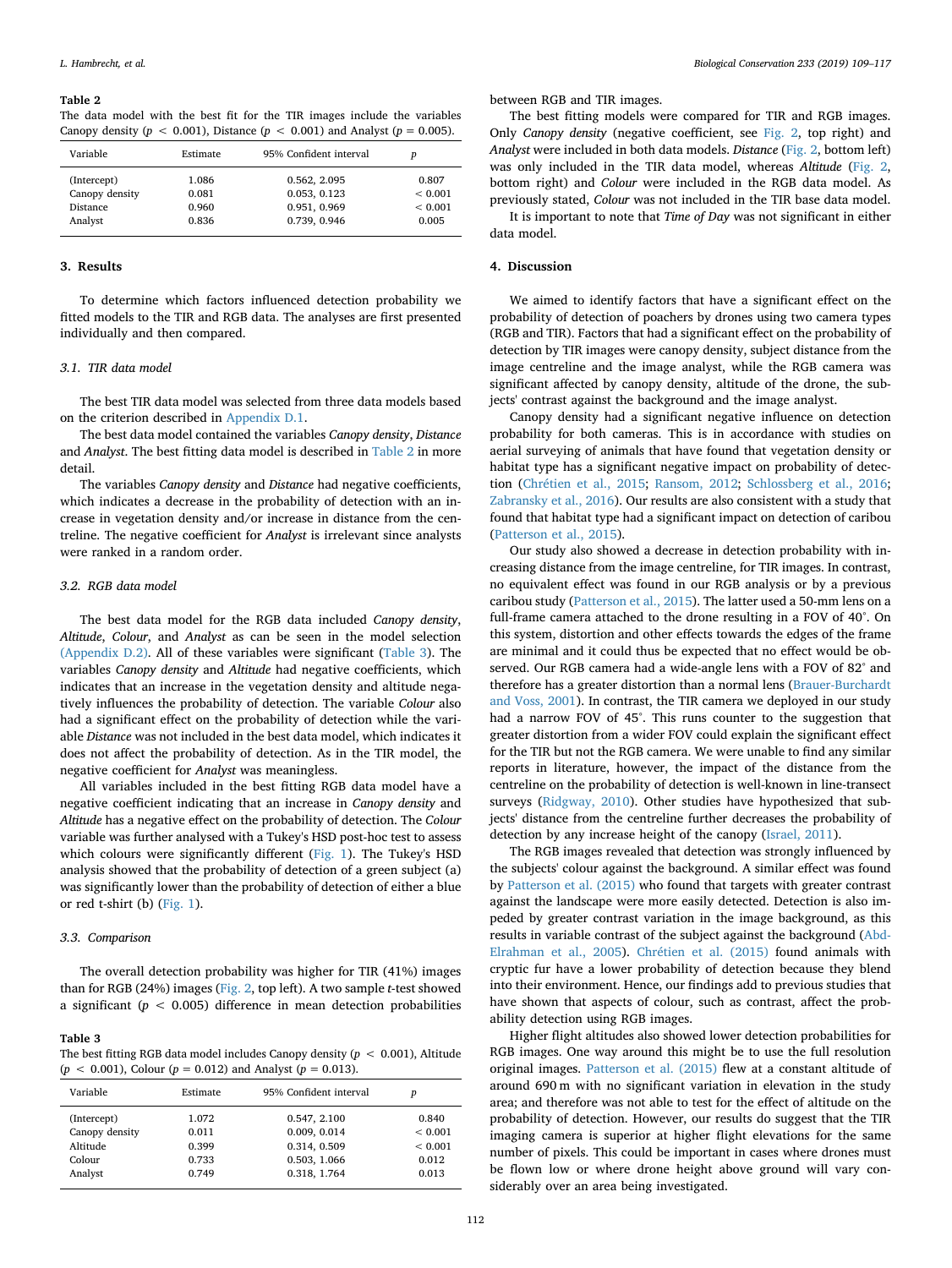<span id="page-4-0"></span>

**Fig. 1.** Box-and-whisker plots that summarize detection probabilities for the three t-shirt colours worn by subjects. The sample sizes are Blue = 324, Green = 192 and  $Red = 282$ .

<span id="page-4-1"></span>

**Fig. 2.** Comparison between TIR (*n* = 1896) in black and RGB (*n* = 798) in red with CIs. Top left shows a bar chart with the probability of detection and associated standard errors. The scatter plot in the top right shows the relationship between the probability of detection and canopy density for each time type, with fitted logit lines. On the bottom left, the scatter plot shows the relationship between the probability of detection and distance from the midline in meters with fitted logit line for TIR. The relationship between the probability of detection and altitude of the drone for RGB is shown in the scatter plot in the bottom right. (For interpretation of the references to colour in this figure legend, the reader is referred to the web version of this article.)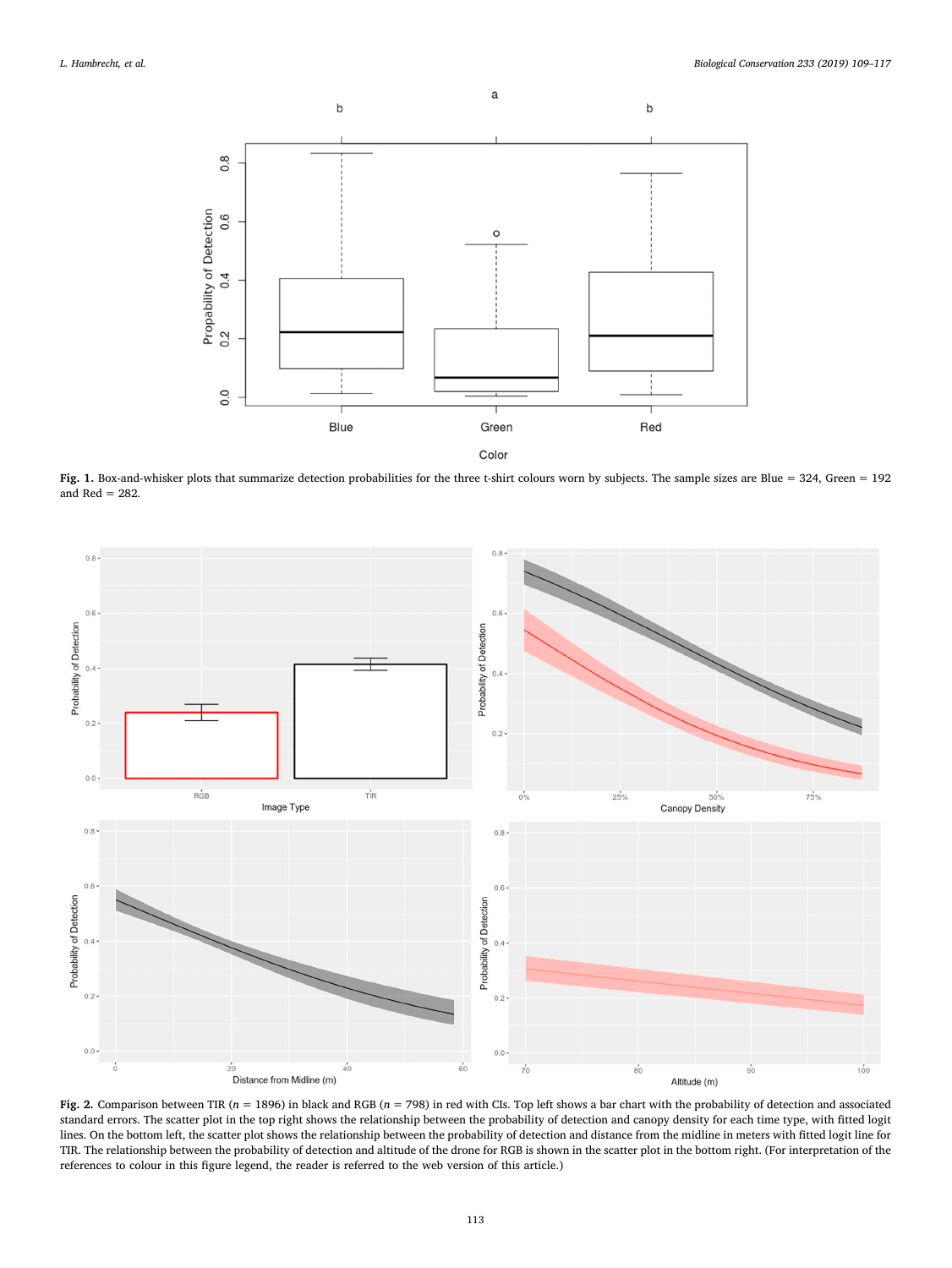Another significant effect in the data models was the variation in detection probabilities between observers. [Patterson et al. \(2015\)](#page-8-8) did not find an analyst effect in their study. A possible explanation might be that [Patterson et al. \(2015\)](#page-8-8) used a controlled procedure for the analysts who were instructed to work through a fixed number of images per day, while the analysts themselves had no previous experience. In our study the analyst effect might be due to the use of three different analysts, with different experience levels.

Time of day was included as factors in the present study for RGB and TIR images, however no significant difference was found. In contrast, [Patterson et al. \(2015\)](#page-8-8) and [Witczuk et al. \(2018\)](#page-8-31) found a significant time of day effect. Nonetheless, their flights were performed in a larger time window (7:00–9:30 am and 2:00–3:00 pm), with more targets being detected in the afternoon. Also, their study site was in Labrador, Canada with potentially very different changes in light level between the two flight periods, relative to Tanzania.

The overall probability of detection is relatively low compared to other comparable studies. [Chrétien et al. \(2016\)](#page-7-15) found a probability of detection (detection rate) of 50% for white-tailed deer using an objectbased image analysis and combining TIR and RGB images. Another study surveying hippos found a probability of detection of 85% using TIR images and image analysts ([Linchant et al., 2018](#page-7-38)). One of the main factors causing the difference in probability is the density of the canopy ([Witczuk et al., 2018\)](#page-8-31).

It should be noted that some of the differences might be attributed to other camera related factors than only TIR and RGB. Camera settings such as focus, shutter speed and recording format might affect the probability of detection.

An increasing number of research projects are examining the use of drones for ecological conservation and anti-poaching efforts ([Chrétien](#page-7-14) [et al., 2015;](#page-7-14) [Christiansen et al., 2014](#page-7-16); [Christie et al., 2016](#page-7-39); [Linchant](#page-7-8) [et al., 2015;](#page-7-8) [Martin et al., 2012](#page-8-32); [Mukwazvure and Magadza, 2014](#page-8-2); [Mulero-Pázmány et al., 2014;](#page-8-4) [Olivares-Mendez et al., 2015](#page-8-7); [Patterson](#page-8-8) [et al., 2015](#page-8-8); [Vermeulen et al., 2013](#page-8-33)). This is the first study to focus on poacher-detection and the first to explore the factors affecting detection probabilities for TIR imaging. Most other studies that have examined TIR imaging with drones have focused on the automated detection of animals and humans, which is essential to reduce the researcher-hours spent on analysing images and can facilitate near-real time detection of animals/humans in the field [\(Christiansen et al., 2014;](#page-7-16) [Gonzalez et al.,](#page-7-26) [2016;](#page-7-26) [Longmore et al., 2017](#page-7-18); [McMillen, 2016](#page-8-34); [Olivares-Mendez et al.,](#page-8-7) [2015;](#page-8-7) [Seymour et al., 2017\)](#page-8-14). [Burke et al. \(2018b\)](#page-7-40) applied automatic detection software to the TIR images used in our study. Promising methods for increased detection probabilities lie in the integration and combination of data from multiple sensors such as RGB and TIR cameras by Principal component analysis and Intensity Hue Saturation

#### <span id="page-5-0"></span>**Appendix A. 10 Most common genera with DBH larger than 10 cm**

*Monopetalanthus* (13.1%) *Brachystegia* (9.8%) *Julbernardia* (7.6%) *Baikiaea* (4.5%) *Xylopia* (2.9%) *Newtonia* (2.5%) *Magnistipula* (1.8%) *Garcinia* (1.6%) *Lindackeria* (1.6%) *Syzygium* (1.5%) Percentages relate to the total number of 3200 genera found at the study site.

### ([Chrétien et al., 2015](#page-7-14); [Christiansen et al., 2014](#page-7-16)).

In conclusion, the TIR images allowed for higher detection probability of our experimental poachers than RGB images. This provides a clear advantage against poachers who are trying to hide under vegetation, wear low-contract clothing, or operate at night. However, during the daytime, when temperatures are higher, the RGB performs better than the TIR camera. As expected, poachers hiding under thick vegetation remain undetected with both systems. Distance from the flight midline also influenced detection and should be considered when conducting anti-poaching missions. Potential improvements to detect poachers under trees might be achieved by use of a camera placed at an oblique angle as well as use of machine learning for detection instead of human image analysts.

# **Acknowledgements**

The use of human test subjects for this research was approved by the "University Research Ethics Committee" (UREC) of LJMU, with an approval reference of 17/NSP/008. Flights were performed according to the "LJMU Operations Manual for UAV's" as well as the "Aeronautical Information Circular" (AIC) number 5/17 (Pink 62) of 1 January 2017 and according to the "Tanzania Civil Aviation Regulations" (TCARs).

LH specially thanks Dr. Thomas Grussenmeyer and Charlotte Jense for their time analysing the drone footage and Stefan Thamke from the TeAx Technology company also deserves credit for his support. SW thanks WWF Netherlands for financial support and thanks goes to Tascha Dean, Molly Frost, and John Lamb for proofreading the script. Furthermore, we would like to thank Andy Goodwin and Ian Thomson for support for the drone. Special thanks also go to the students of the 2016/2017 M.Sc. course Wildlife Conservation & UAV Technology as well as to the GMERC (formerly Ugalla Primate Project) staff for their support and patience. The authors would also like to thank: Claire Rigby, Finnoula Taylor, Megan Melia, Jospeh Goode, Derek Dwane, Naomi Jones, Rory Andrews, Anna Starkey, Joseph Phillips, Naomi Davies, Molly Frost, Evie Hyland, Olivia Evans, Jade Musto, Andy Tomlinson, Glory Marie, Mashaka Alimasi, Godfrey Stephano, Mlela Juma, Hussein Juma, Baruana Juma, Abdallah Said, Roda Dominick and Milka Hyamubi. Finally, thanks to Dr. Bryan Pijanowski of Purdue University for the video footage of the data collection.

#### **Declaration of interest**

We wish to confirm that there are no known conflicts of interest associated with this publication and there has been no significant financial support for this work that could have influenced its outcome.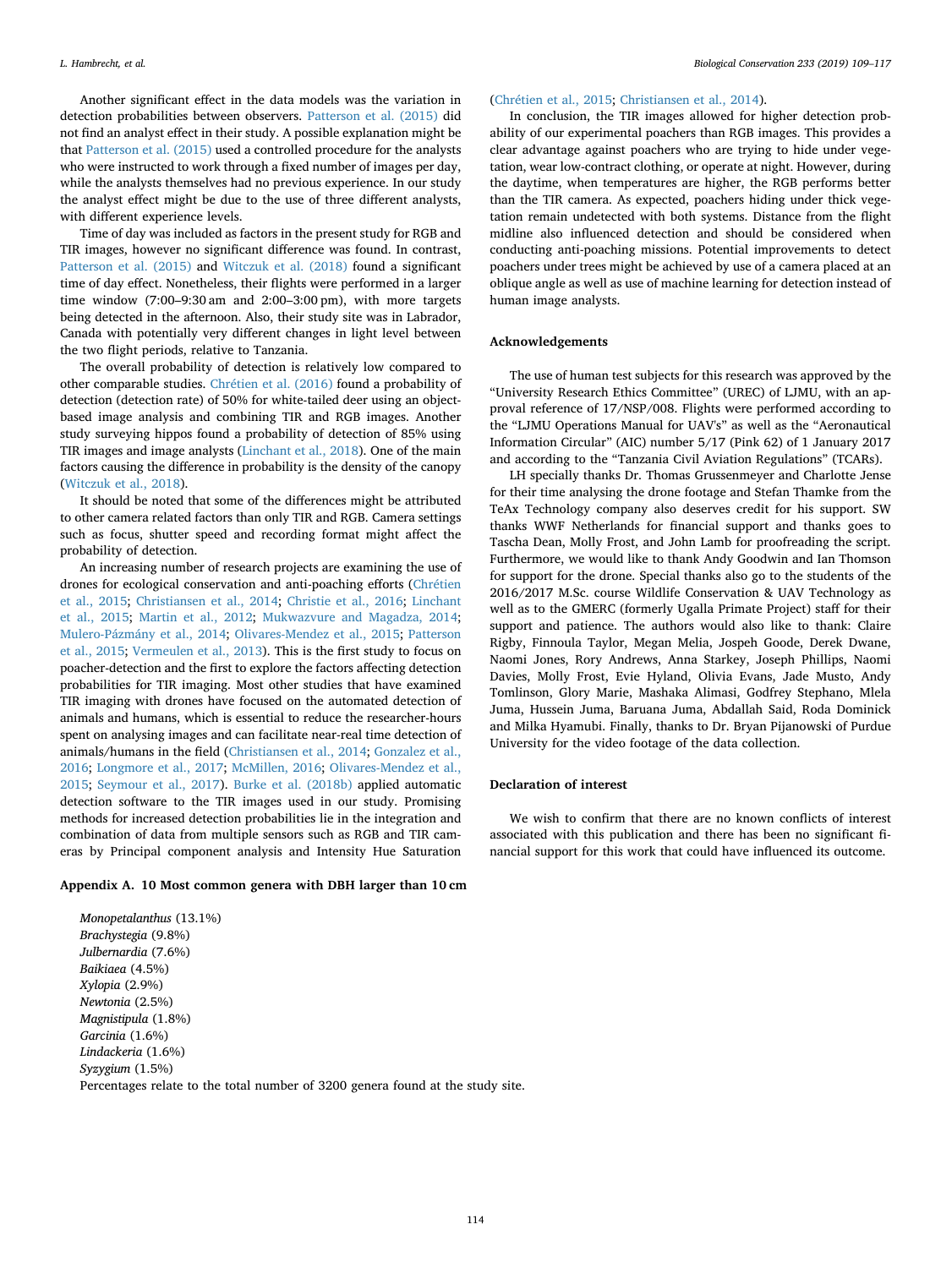<span id="page-6-0"></span>

Flight pattern of the drone. Each row is 70 m in length and the connection sections are 30 m long. The decent leads the drone back to the take-off area.

<span id="page-6-1"></span>



Comparison between RGB images on the left and TIR on right. Both images show the same area, at the same resolution with two people visible.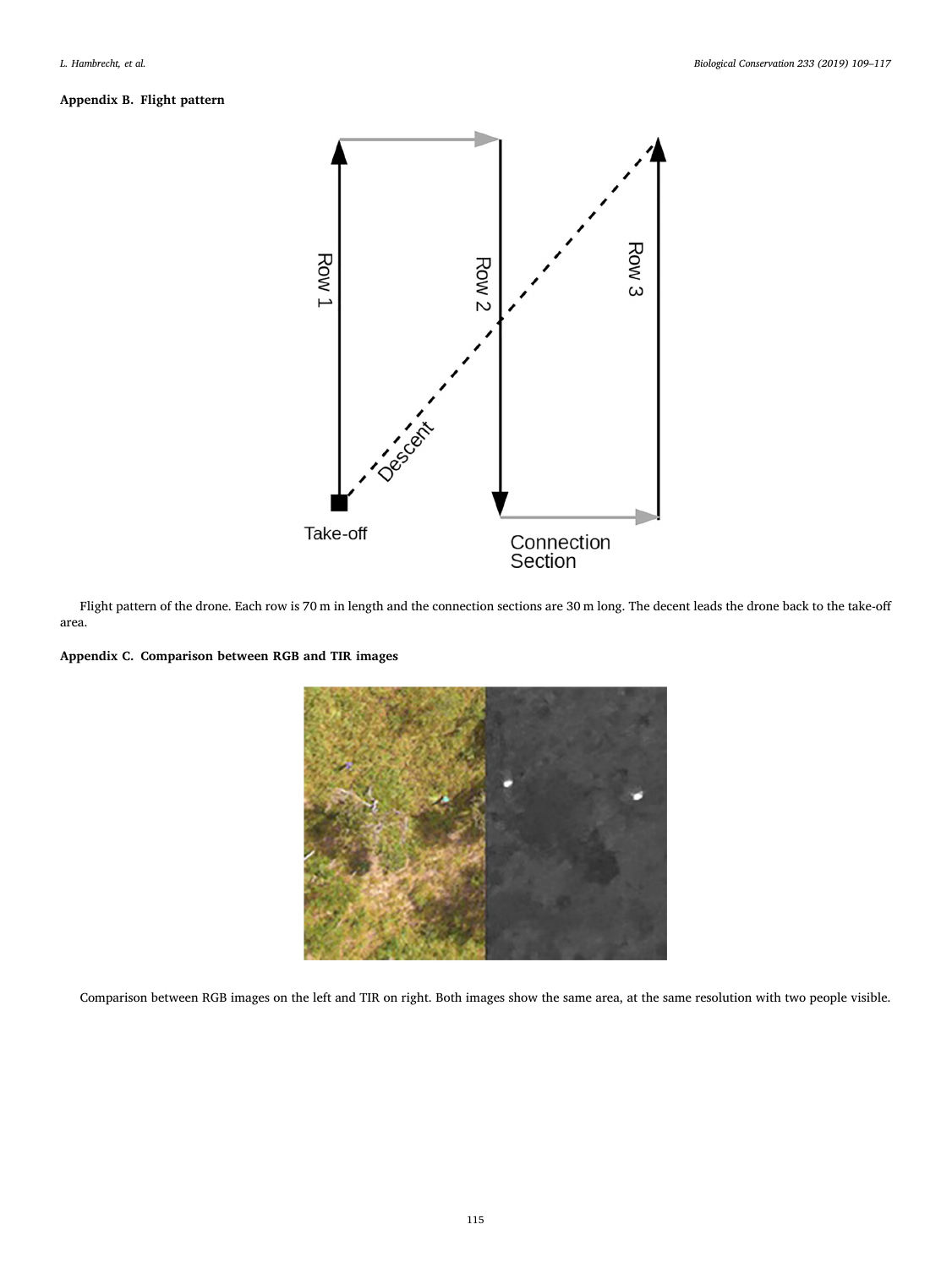#### **Appendix D. Model selection**

#### <span id="page-7-33"></span>*D.1. TIR model selection*

#### Table D.1

A summary of the three selected data models under the AICc criterion (from 32 data sub models) for the detection of subjects using a TIR imaging camera. The best data model includes Canopy density, Distance and Analyst.

| Data model name                                         | Df | LogLik     | AICc    | Delta | Weight |
|---------------------------------------------------------|----|------------|---------|-------|--------|
| Canopy density $+$ Distance $+$ Analyst                 |    | $-1117.35$ | 2244.72 | 0.00  | 0.50   |
| Canopy density + Distance + Time of Day + Analyst       |    | $-1116.84$ | 2245.72 | 1.00  | 0.31   |
| Canopy density $+$ Time of Day $+$ Altitude $+$ Analyst |    | $-1117.31$ | 2246.66 | 1.94  | 0.19   |

# <span id="page-7-34"></span>*D.2. RGB model selection*

#### Table D.2

A summary of the top three data models that were selected under the 2AICc criteria (from 64 data sub-models) for the RGB camera. Canopy density, Altitude, Colour and Analyst are included in the best data model.

| Data model name                                            | Df | LogLik    | AICc   | Delta | Weight |
|------------------------------------------------------------|----|-----------|--------|-------|--------|
| Canopy density $+$ Altitude $+$ Colour $+$ Analyst         |    | $-352.23$ | 714.53 | 0.00  | 0.54   |
| Canopy density + Altitude + Colour + Time of Day + Analyst |    | $-352.02$ | 716.15 | 1.62  | 0.24   |
| Canopy density + Distance + Altitude + Colour + Analyst    |    | $-352.10$ | 716.31 | 1.78  | 0.22   |

# **References**

- <span id="page-7-37"></span>[Abd-Elrahman, A., Pearlstine, L., Percival, F., 2005. Development of pattern recognition](http://refhub.elsevier.com/S0006-3207(18)31572-6/rf0005) [algorithm for automatic bird detection from unmanned aerial vehicle imagery. Surv.](http://refhub.elsevier.com/S0006-3207(18)31572-6/rf0005) [Land Inf. Sci. 65, 37.](http://refhub.elsevier.com/S0006-3207(18)31572-6/rf0005)
- <span id="page-7-9"></span>Air Shepherd, 2017. Home - Air Shepherd [WWW Document]. URL [http://airshepherd.](http://airshepherd.org/) [org/](http://airshepherd.org/) (accessed 4.6.17).
- <span id="page-7-31"></span>Akaike, H., 1998. Information theory and an extension of the maximum likelihood principle, in: Selected Papers of Hirotugu Akaike. Springer, pp. 199–213.
- <span id="page-7-20"></span>[ArduPilot Dev Team, 2017. Misson Planner. \(ArduPilot\)](http://refhub.elsevier.com/S0006-3207(18)31572-6/rf0010).
- <span id="page-7-10"></span>Baggaley, K., 2017. Drones are setting their sights on wildlife | Popular Science [WWW Document]. URL <http://www.popsci.com/drones-wildlife-biology-animal-research> (accessed 8.24.17).
- <span id="page-7-1"></span>[Balazs, E., 2016. From poaching to financing terrorism: thoughts on poaching en](http://refhub.elsevier.com/S0006-3207(18)31572-6/rf0015)[dangering society. JE-Eur Crim L 190.](http://refhub.elsevier.com/S0006-3207(18)31572-6/rf0015)
- <span id="page-7-30"></span>Bartón, K., 2017. Multi-model Inference. R Package Version 1.40. 0. 2017.

<span id="page-7-27"></span>Bates, D., Maechler, M., Bolker, B., Walker, S., Christensen, R.H.B., Singmann, H., Dai, B., Grothendieck, G., Green, P., 2017. lme4: Linear Mixed-Effects Models using "Eigen" and S4.

- <span id="page-7-2"></span>[Becker, M., McRobb, R., Watson, F., Droge, E., Kanyembo, B., Murdoch, J., Kakumbi, C.,](http://refhub.elsevier.com/S0006-3207(18)31572-6/rf0020) [2013. Evaluating wire-snare poaching trends and the impacts of by-catch on ele](http://refhub.elsevier.com/S0006-3207(18)31572-6/rf0020)[phants and large carnivores. Biol. Conserv. 158, 26–36](http://refhub.elsevier.com/S0006-3207(18)31572-6/rf0020).
- <span id="page-7-35"></span>[Brauer-Burchardt, C., Voss, K., 2001. A new algorithm to correct fish-eye-and strong](http://refhub.elsevier.com/S0006-3207(18)31572-6/rf0025) [wide-angle-lens-distortion from single images, in: Image Processing, 2001. In:](http://refhub.elsevier.com/S0006-3207(18)31572-6/rf0025) [Proceedings. 2001 International Conference on. IEEE, pp. 225–228](http://refhub.elsevier.com/S0006-3207(18)31572-6/rf0025).
- <span id="page-7-17"></span>Burke, C., Rashman, M., Wich, S., Symons, A., Theron, C., Longmore, S., 2018a. Optimising observing strategies for monitoring warm-blooded animal species using UAV-mounted thermal infrared cameras. - International J. Remote Sens. (in press).
- <span id="page-7-40"></span>[Burke, C., Rashman, M.R., McAgree, O., Hambrecht, L., Longmore, S.N., Piel, A.K., Wich,](http://refhub.elsevier.com/S0006-3207(18)31572-6/rf0030) [S.A., 2018b. Addressing Environmental and Atmospheric Challenges for Capturing](http://refhub.elsevier.com/S0006-3207(18)31572-6/rf0030) [High-precision Thermal Infrared Data in the Field of Astro-ecology, in: Astronomical](http://refhub.elsevier.com/S0006-3207(18)31572-6/rf0030) [Telescopes + Instrumentation. Presented at the SPIE, Austin, Texas, US \(in press\)](http://refhub.elsevier.com/S0006-3207(18)31572-6/rf0030).
- <span id="page-7-13"></span>[Caughley, G., Sinclair, R., Scott-Kemmis, D., 1976. Experiments in aerial survey. J. Wildl.](http://refhub.elsevier.com/S0006-3207(18)31572-6/rf0035) [Manag. 290–300](http://refhub.elsevier.com/S0006-3207(18)31572-6/rf0035).
- <span id="page-7-3"></span>[Chapron, G., Miquelle, D.G., Lambert, A., Goodrich, J.M., Legendre, S., Clobert, J., 2008.](http://refhub.elsevier.com/S0006-3207(18)31572-6/rf0040) [The impact on tigers of poaching versus prey depletion. J. Appl. Ecol. 45, 1667–1674.](http://refhub.elsevier.com/S0006-3207(18)31572-6/rf0040)
- <span id="page-7-14"></span>Chrétien, L.P., Théau, J., Ménard, P., 2015. Wildlife multispecies remote sensing using visible and thermal infrared imagery acquired from an unmanned aerial vehicle (UAV). Int. Arch. Photogramm. Remote Sens. Spat. Inf. Sci. 40, 241.
- <span id="page-7-15"></span>[Chrétien, L.P., Théau, J., Ménard, P., 2016. Visible and thermal infrared remote sensing](http://refhub.elsevier.com/S0006-3207(18)31572-6/rf0045) [for the detection of white-tailed deer using an unmanned aerial system. Wildl. Soc.](http://refhub.elsevier.com/S0006-3207(18)31572-6/rf0045) [Bull. 40, 181–191.](http://refhub.elsevier.com/S0006-3207(18)31572-6/rf0045)
- <span id="page-7-16"></span>[Christiansen, P., Steen, K.A., Jørgensen, R.N., Karstoft, H., 2014. Automated detection](http://refhub.elsevier.com/S0006-3207(18)31572-6/rf0050) [and recognition of wildlife using thermal cameras. Sensors 14, 13778–13793](http://refhub.elsevier.com/S0006-3207(18)31572-6/rf0050).

<span id="page-7-39"></span>[Christie, K.S., Gilbert, S.L., Brown, C.L., Hatfield, M., Hanson, L., 2016. Unmanned air](http://refhub.elsevier.com/S0006-3207(18)31572-6/rf0055)[craft systems in wildlife research: current and future applications of a transformative](http://refhub.elsevier.com/S0006-3207(18)31572-6/rf0055) [technology. Front. Ecol. Environ. 14, 241–251.](http://refhub.elsevier.com/S0006-3207(18)31572-6/rf0055)

<span id="page-7-25"></span>[De Vos, K., 2010. Cell Counter Plugin for ImageJ.](http://refhub.elsevier.com/S0006-3207(18)31572-6/rf0060)

<span id="page-7-5"></span>Dinerstein, E., Olson, D., Joshi, A., Vynne, C., Burgess, N.D., Wikramanayake, E., Hahn, N., Palminteri, S., Hedao, P., Noss, R., Hansen, M., Locke, H., Ellis, E.C., Jones, B., Barber, C.V., Hayes, R., Kormos, C., Martin, V., Crist, E., Sechrest, W., Price, L., Baillie, J.E.M., Weeden, D., Suckling, K., Davis, C., Sizer, N., Moore, R., Thau, D.,

Birch, T., Potapov, P., Turubanova, S., Tyukavina, A., de Souza, N., Pintea, L., Brito, J.C., Llewellyn, O.A., Miller, A.G., Patzelt, A., Ghazanfar, S.A., Timberlake, J., Klöser, H., Shennan-Farpón, Y., Kindt, R., Lillesø, J.-P.B., van Breugel, P., Graudal, L., Voge, M., Al-Shammari, K.F., Saleem, M., 2017. An ecoregion-based approach to protecting half the terrestrial realm. BioScience 67, 534–545. [https://doi.org/10.1093/biosci/](https://doi.org/10.1093/biosci/bix014) [bix014](https://doi.org/10.1093/biosci/bix014).

- <span id="page-7-28"></span>Field, A.P., Miles, J., Field, Z., 2012. Multilevel linear models, in: Discovering Statistics Using R. Sage publications, London; Thousand Oaks, Calif, pp. 855–909.
- <span id="page-7-26"></span>[Gonzalez, L.F., Montes, G.A., Puig, E., Johnson, S., Mengersen, K., Gaston, K.J., 2016.](http://refhub.elsevier.com/S0006-3207(18)31572-6/rf0070) [Unmanned Aerial Vehicles \(UAVs\) and artificial intelligence revolutionizing wildlife](http://refhub.elsevier.com/S0006-3207(18)31572-6/rf0070) [monitoring and conservation. Sensors 16, 97](http://refhub.elsevier.com/S0006-3207(18)31572-6/rf0070).
- <span id="page-7-22"></span>[Goodenough, A.E., Goodenough, A.S., 2012. Development of a rapid and precise method](http://refhub.elsevier.com/S0006-3207(18)31572-6/rf0075) [of digital image analysis to quantify canopy density and structural complexity. ISRN](http://refhub.elsevier.com/S0006-3207(18)31572-6/rf0075) [Ecol. 2012.](http://refhub.elsevier.com/S0006-3207(18)31572-6/rf0075)
- <span id="page-7-21"></span>[Goodenough, Anne, Goodenough, Andrew, 2016. CanopyDigi.](http://refhub.elsevier.com/S0006-3207(18)31572-6/rf0080)
- <span id="page-7-29"></span>Grueber, C.E., Nakagawa, S., Laws, R.J., Jamieson, I.G., 2011. Multimodel inference in ecology and evolution: challenges and solutions: multimodel inference. J. Evol. Biol. 24, 699-711. <https://doi.org/10.1111/j.1420-9101.2010.02210.x>.
- <span id="page-7-24"></span>Harvey, P., 2017. ExifTool: Read, Write and Edit Meta Information. Softw, Package Available. <https://www.sno.phy.queensu.ca/~phil/exiftool/>.
- <span id="page-7-12"></span>[Hodgson, J.C., Mott, R., Baylis, S.M., Pham, T.T., Wotherspoon, S., Kilpatrick, A.D., Raja](http://refhub.elsevier.com/S0006-3207(18)31572-6/rf0095) [Segaran, R., Reid, I., Terauds, A., Koh, L.P., 2018. Drones count wildlife more ac](http://refhub.elsevier.com/S0006-3207(18)31572-6/rf0095)[curately and precisely than humans. Methods Ecol. Evol. 9, 1160–1167](http://refhub.elsevier.com/S0006-3207(18)31572-6/rf0095).
- <span id="page-7-32"></span>[Hothorn, T., Bretz, F., Westfall, P., 2008. Simultaneous inference in general parametric](http://refhub.elsevier.com/S0006-3207(18)31572-6/rf0100) [models. Biom. J. 50, 346–363.](http://refhub.elsevier.com/S0006-3207(18)31572-6/rf0100)
- <span id="page-7-36"></span>[Israel, M., 2011. A UAV-based roe deer fawn detection system. Int. Arch. Photogramm.](http://refhub.elsevier.com/S0006-3207(18)31572-6/rf0105) [Remote Sens. 38, 1–5](http://refhub.elsevier.com/S0006-3207(18)31572-6/rf0105).
- <span id="page-7-11"></span>[Kakaes, K., Greenwood, F., Lippincott, M., Dosemagen, S., Meier, P., Wich, S., 2015.](http://refhub.elsevier.com/S0006-3207(18)31572-6/rf0110) [Drones and Aerial Observation: New Technologies for Property Rights, Human](http://refhub.elsevier.com/S0006-3207(18)31572-6/rf0110) [Rights, and Global Development. New America, Washington, DC, USA, Tech. Rep](http://refhub.elsevier.com/S0006-3207(18)31572-6/rf0110).
- <span id="page-7-7"></span>[Koh, L.P., Wich, S.A., 2012. Dawn of drone ecology: low-cost autonomous aerial vehicles](http://refhub.elsevier.com/S0006-3207(18)31572-6/rf0115) [for conservation. Trop. Conserv. Sci. 5, 121–132.](http://refhub.elsevier.com/S0006-3207(18)31572-6/rf0115)
- <span id="page-7-0"></span>[Lawson, K., Vines, A., 2014. Global Impacts of the Illegal Wildlife Trade: The Costs of](http://refhub.elsevier.com/S0006-3207(18)31572-6/rf0120) [Crime, Insecurity and Institutional Erosion. \(Chatham House\).](http://refhub.elsevier.com/S0006-3207(18)31572-6/rf0120)
- <span id="page-7-4"></span>[Liberg, O., Chapron, G., Wabakken, P., Pedersen, H.C., Hobbs, N.T., Sand, H., 2012.](http://refhub.elsevier.com/S0006-3207(18)31572-6/rf0125) [Shoot, shovel and shut up: cryptic poaching slows restoration of a large carnivore in](http://refhub.elsevier.com/S0006-3207(18)31572-6/rf0125) [Europe. Proc. R. Soc. B 279, 910–915](http://refhub.elsevier.com/S0006-3207(18)31572-6/rf0125).
- <span id="page-7-8"></span>[Linchant, J., Lisein, J., Semeki, J., Lejeune, P., Vermeulen, C., 2015. Are unmanned air](http://refhub.elsevier.com/S0006-3207(18)31572-6/rf0130)[craft systems \(UASs\) the future of wildlife monitoring? A review of accomplishments](http://refhub.elsevier.com/S0006-3207(18)31572-6/rf0130) [and challenges. Mammal Rev. 45, 239–252.](http://refhub.elsevier.com/S0006-3207(18)31572-6/rf0130)
- <span id="page-7-38"></span>Linchant, J., Lhoest, S., Quevauvillers, S., Lejeune, P., Vermeulen, C., Ngabinzeke, J.S., Belanganayi, B.L., Delvingt, W. and Bouché, P., 2018. UAS imagery reveals new survey opportunities for counting hippos. PLoS One, 13(11), p.e0206413.
- <span id="page-7-18"></span>[Longmore, S.N., Collins, R.P., Pfeifer, S., Fox, S.E., Mulero-Pázmány, M., Bezombes, F.,](http://refhub.elsevier.com/S0006-3207(18)31572-6/rf0135) [Goodwin, A., De Juan Ovelar, M., Knapen, J.H., Wich, S.A., 2017. Adapting astro](http://refhub.elsevier.com/S0006-3207(18)31572-6/rf0135)[nomical source detection software to help detect animals in thermal images obtained](http://refhub.elsevier.com/S0006-3207(18)31572-6/rf0135) [by unmanned aerial systems. Int. J. Remote Sens. 38, 2623–2638](http://refhub.elsevier.com/S0006-3207(18)31572-6/rf0135).
- <span id="page-7-6"></span>[Lunstrum, E., 2014. Green militarization: anti-poaching efforts and the spatial contours of](http://refhub.elsevier.com/S0006-3207(18)31572-6/rf0140) [Kruger National Park. Ann. Assoc. Am. Geogr. 104, 816–832.](http://refhub.elsevier.com/S0006-3207(18)31572-6/rf0140)

<span id="page-7-19"></span>Mapir, C., 2016a. Survey2 Cameras [WWW Document]. MAPIR CAMERA. URL [https://](https://www.mapir.camera/collections/survey2) [www.mapir.camera/collections/survey2](https://www.mapir.camera/collections/survey2) (accessed 5.29.18).

<span id="page-7-23"></span>[Mapir, C., 2016b. Pre-Process Survey2 Images in Fiji with MAPIR Plugin.](http://refhub.elsevier.com/S0006-3207(18)31572-6/rf0145)